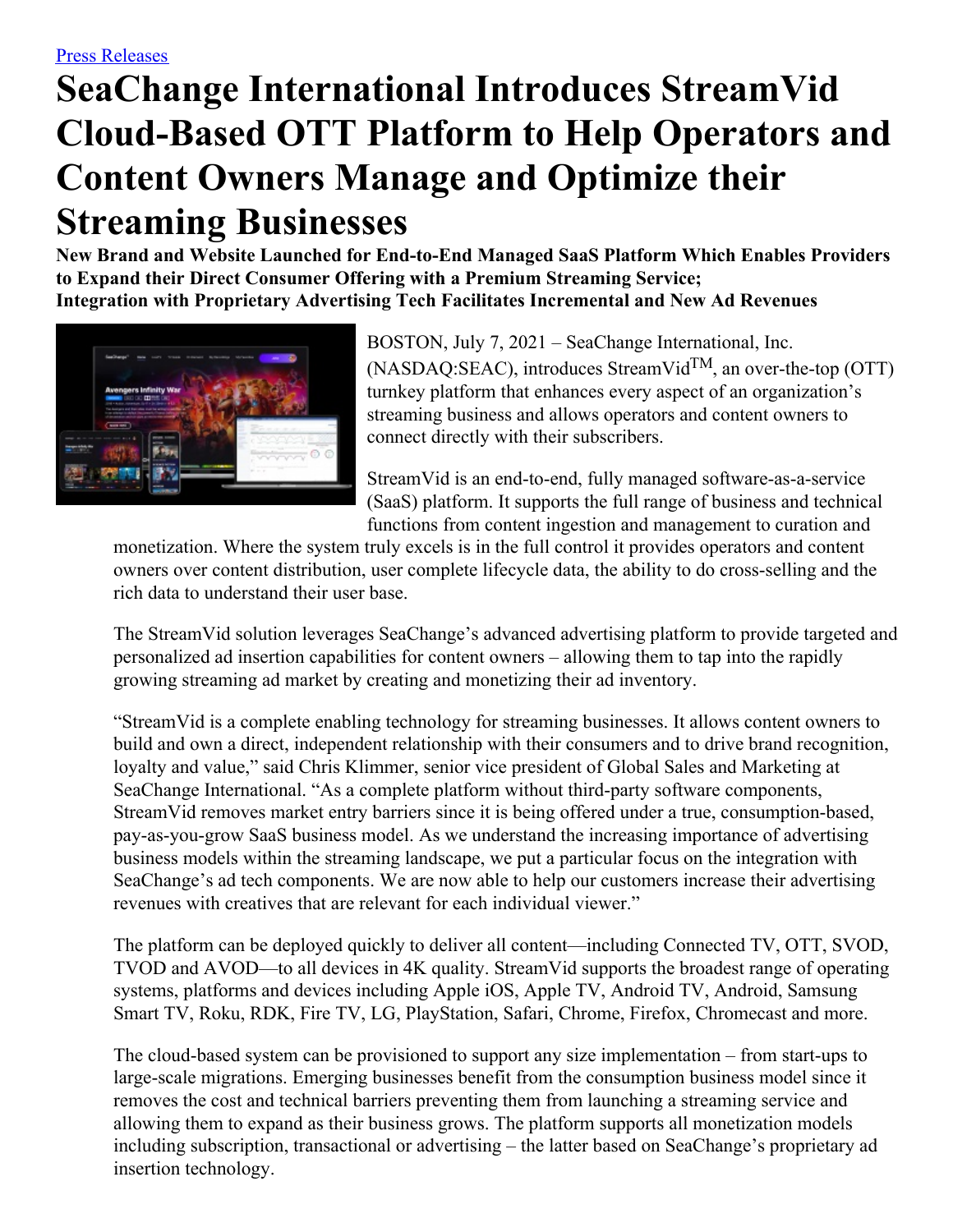"Our end-to-end managed platform enables operators and content owners to satisfy consumers by effectively targeting, reaching and engaging with them on any device anywhere and everywhere they go," said Klimmer. "StreamVid gives our customers a seamless way to establish their business quickly, while helping them grow and maintain the look and feel of their brands."

StreamVid manages the entire customer lifecycle experience for operators and content owners, from registration to access rights to order history – even when there are multiple account profiles.

"As part of our review of every aspect of the business, we determined the need to better articulate the features and benefits of our advanced streaming offering," said Bob Pons, executive chairman, SeaChange International. "From there, it was easy to focus our resources, develop a new brand and [website](https://www.streamvid.io/) and create a more robust marketing campaign befitting this world class technology.

"StreamVid's entire focus is on enabling profitable streaming services for our business partners. We do this by helping them to unlock additional revenue streams, maximize the ROI of user and content acquisition costs and streamline operational costs while enhancing operational efficiencies," said Pons.

The team and resources behind StreamVid enjoy a rich heritage of more than 25 years' of video hardware, software and advertising technology. It is among the most experienced and accomplished in the industry with expansive in-house resources including dedicated video software engineers and developers.

# *Data and Analytics Increase Engagement, Of er Marketing Opportunities*

StreamVid provides the data and analytics that identify who is watching and what programming is being viewed. It will automatically analyze data from various sources and deliver predictive insights to user behavior, which in turn, allows operators and content owners to increase user retention and reduce churn. This ability to target customers with content that appeals to them also increases revenue streams. It supports content discovery by allowing different users to see select promotions based on built-in 'recommendation algorithms.' All user data is safe and protected and handled in full compliance with their preferences and applicable regulations.

## *Providing Premium Consumer Experiences*

The StreamVid solution offers an easy-to-use and agile user interface to give consumers exceptional live, video on demand and time-shifted TV experiences. Advanced tool sets enable interface updates to be made on the fly—for devices, user groups, service levels and more – without the need for recertifications in the app stores. Creative marketers can even change the look and feel to help commemorate celebrations, special events (such as national holidays, Olympic events or even a customer appreciation month).

For more information about StreamVid, visit https://www.streamvid.io or contact [hello@streamvid.io](mailto:hello@streamvid.io).

## **About SeaChange International, Inc.**

SeaChange [International](http://www.seachange.com/) (NASDAQ: SEAC) is a trusted provider of streaming video services, cable TV broadcast platforms and advanced advertising insertion technology. The company partners with operators, broadcasters and content owners worldwide to help them deliver the highest quality video experience to consumers. Its StreamVid premium streaming platform enables operators and content owners to cost-effectively launch and grow a direct-to-consumer service to manage, curate and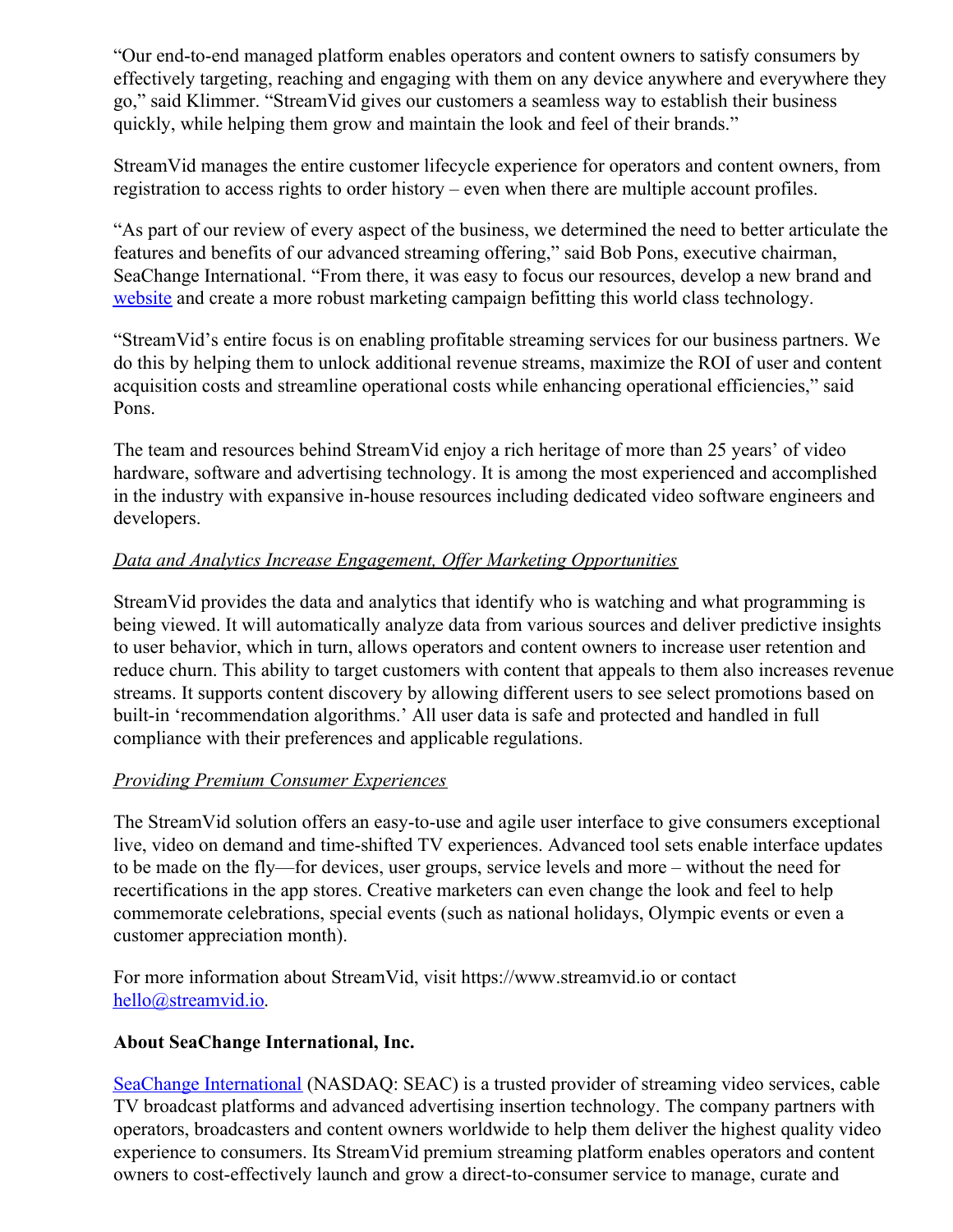monetize their content as well as form a direct relationship with their subscribers. SeaChange enjoys a rich heritage of nearly three decades of video hardware, software and advertising technology.

#### # # #

# *StreamVid TM is a trademark of SeaChange International, Inc. All other trademarks are the property of their respective owners.*

### Safe Harbor Provision

Any statements contained in this press release that do not describe historical facts, including future operations, are neither promises nor guarantees and may constitute "forward-looking statements" as that term is defined in the U.S. Private Securities Litigation Reform Act of 1995. Such forwardlooking statements may include words such as "may," "might," "will," "should," "expects," "plans," "anticipates," "believes," "estimates," "predicts," "potential" or "continue," the negative of these terms and other comparable terminology. Any such forward-looking statements contained herein are based on current assumptions, estimates and expectations, but are subject to a number of known and unknown risks and significant business, economic and competitive uncertainties that may cause actual results to differ materially from expectations. Numerous factors could cause actual future results to differ materially from current expectations expressed or implied by such forward-looking statements, including the risks and other risk factors detailed in various publicly available documents filed by the Company from time to time with the Securities and Exchange Commission (SEC), which are available at www.sec.gov, including but not limited to, such information appearing under the caption "Risk Factors" in the Company's Annual Report on Form 10-K filed with the SEC on April 16, 2018. Any forward-looking statements should be considered in light of those risk factors. The Company cautions readers not to rely on any such forward-looking statements, which speak only as of the date they are made. The Company disclaims any intent or obligation to publicly update or revise any such forward-looking statements to reflect any change in Company expectations or future events, conditions or circumstances on which any such forward-looking statements may be based, or that may affect the likelihood that actual results may differ from those set forth in such forward-looking statements.

MEDIA CONTACTS:

Henry Feintuch/Doug Wright

Feintuch Communications

914.548.6924 / 201.952.6033

[seachange@feintuchpr.com](mailto:seachange@feintuchpr.com)

## SEACHANGE INVESTOR CONTACT:

Matt Glover

Gateway Investor Relations